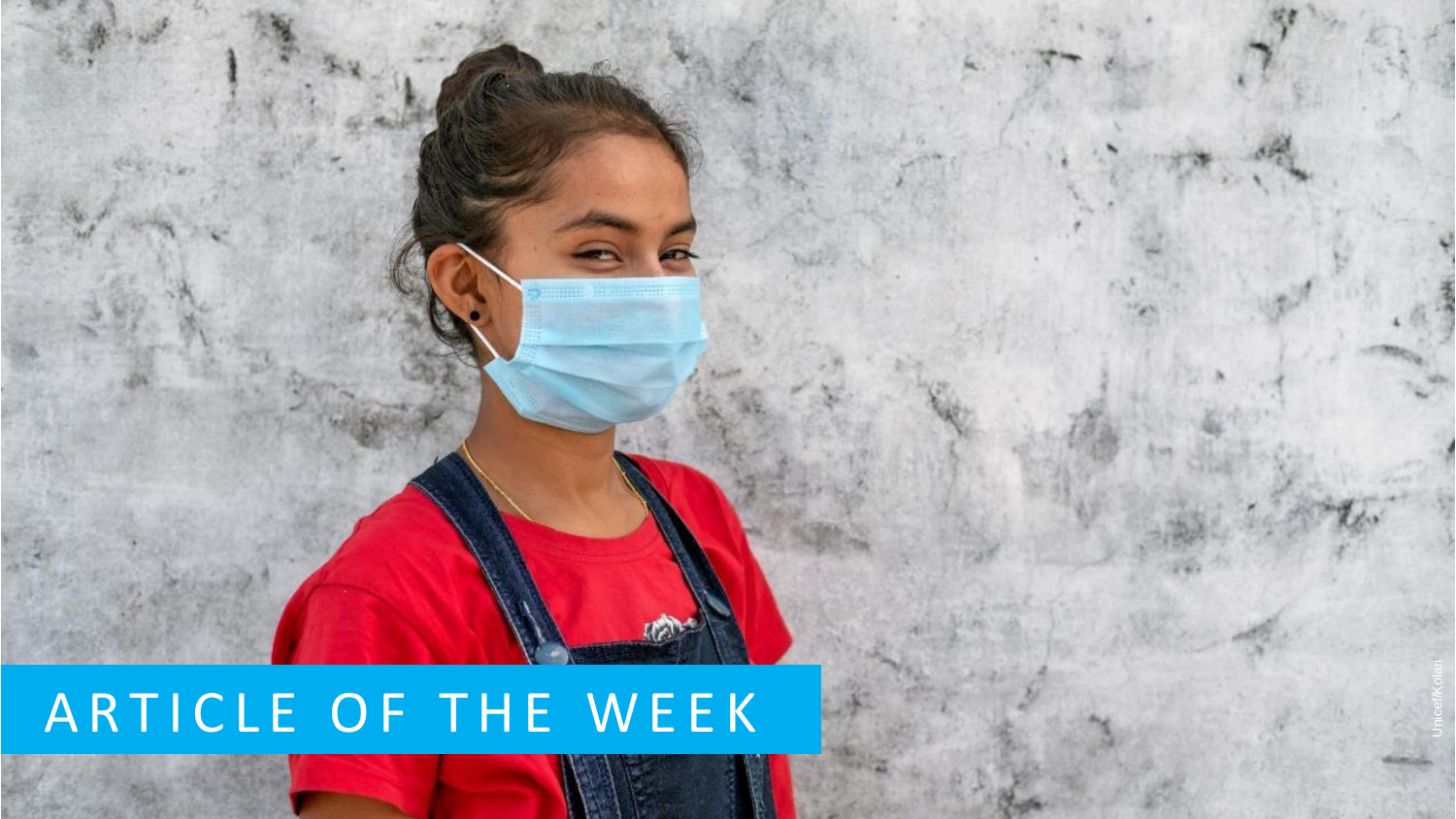# GUESS THE ARTICLES

These pictures provide a clue to this week's articles.

Can you guess how they are linked together? Which articles of the Convention do these pictures relate to? Write down your thoughts or discuss with someone in your home.







Unicef/Faso **WikiCommons WikiCommons**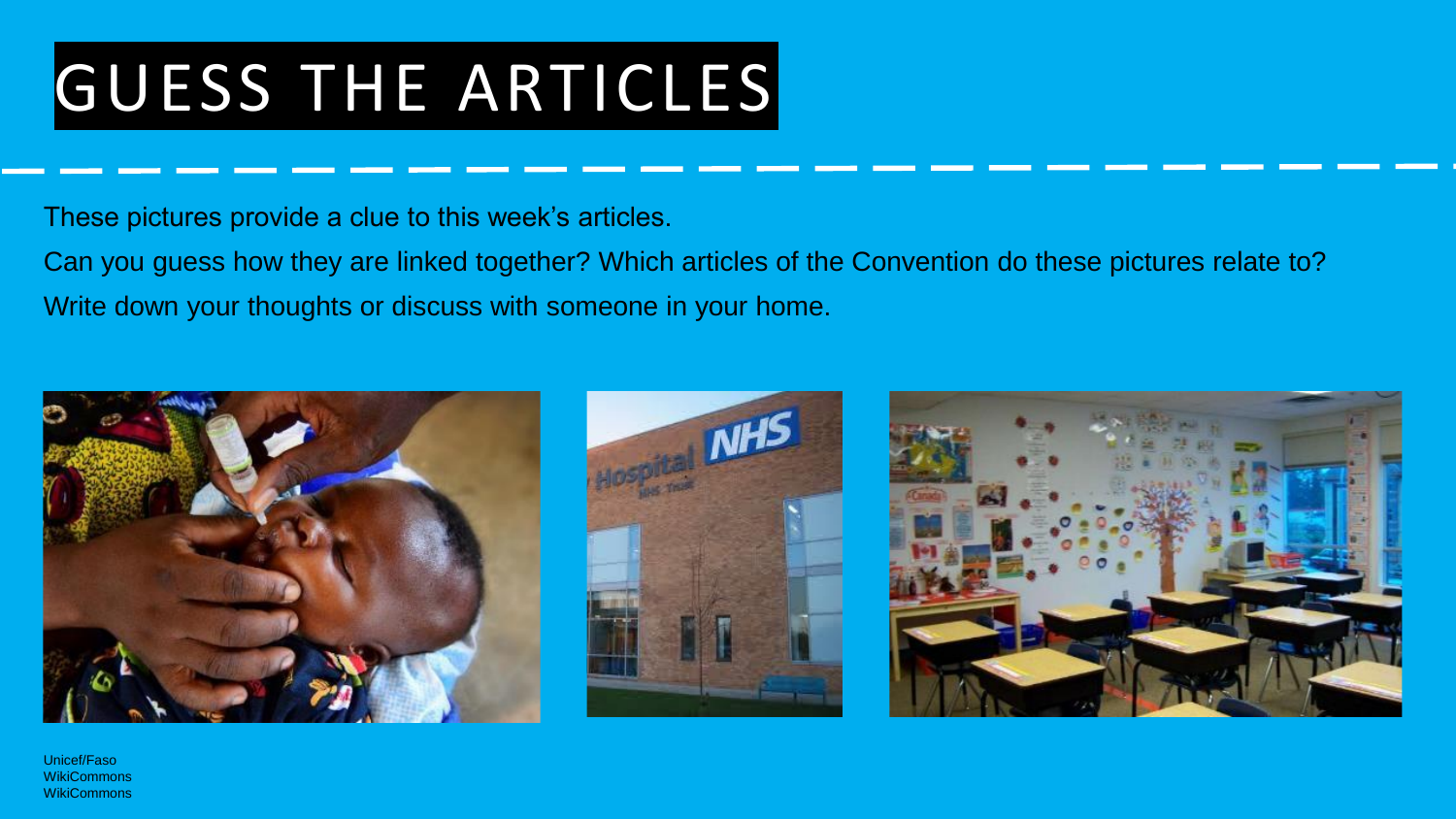### INTRODUCING… ARTICLE 24 & 28



#### Kathy introduces Article 24 & 28



#### **Article 24 – Health care ensures that every child has the right to the best possible health**

Governments must provide good quality health care, clean water, nutritious food, and a clean environment and education on health and wellbeing so that children can stay healthy. Richer countries must help poorer countries achieve this.

#### **Article 28 - Every child has the right to an education**

Primary education must be free and different forms of secondary education must be available to every child. Discipline in schools must respect children's dignity and their rights. Richer countries must help poorer countries achieve this

#### [Watch Kathy on YouTube](https://youtu.be/J4nJGLsTfCk)



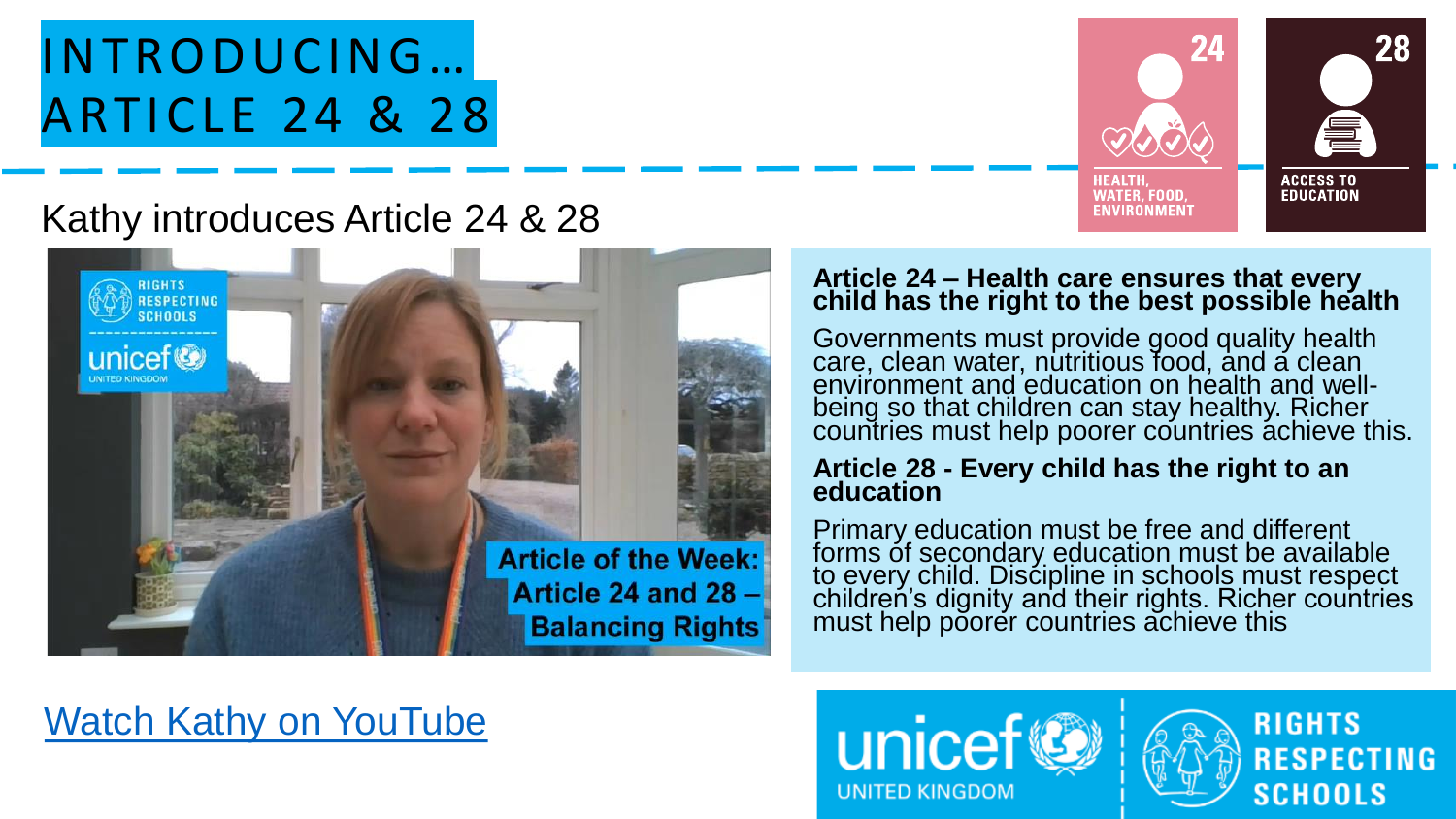## EXPLORING ARTICLE 24 & 28



Note down your thoughts and compare with the next slide.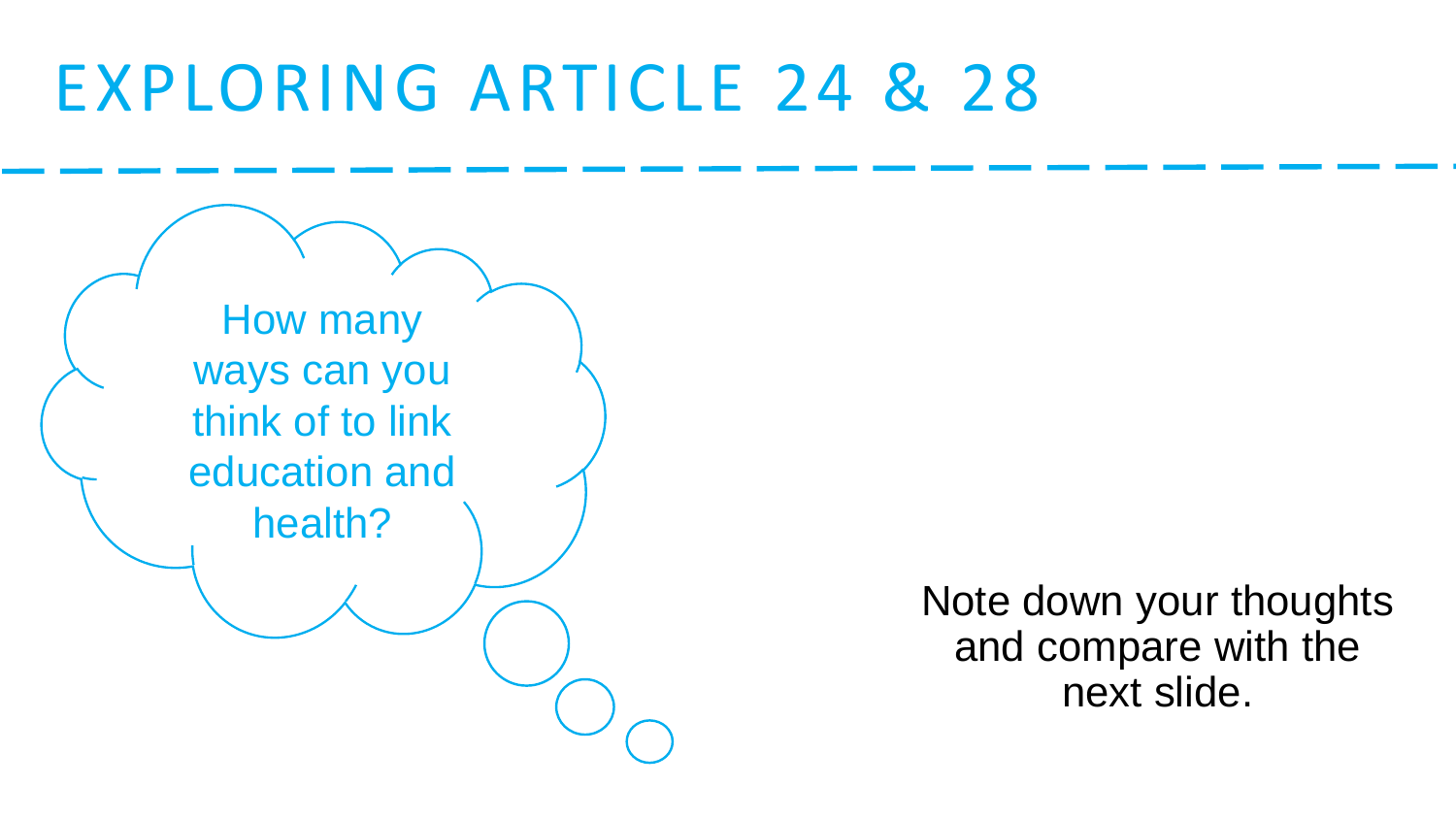## HOW MANY OF THESE DID YOU GET?

- **In school we learn about health**
- Being active helps our learning and our health
- **E** Healthy eating helps our learning
- **EXECTE:** Learning from home is helping to protect health
- **EXE** Teachers make sure we learn about wellbeing, feelings and mental health
- **EXECT** Lessons like PSHE are all about making healthy choices
- Schools sometimes support health and dental checks and vaccinations
- Doctors and scientists learn all the time to help with new diseases
- **The rights to be healthy and to learn help with all our other rights**
- **EXECT** Time for exercise and physical education supports good health.

What else did you think of?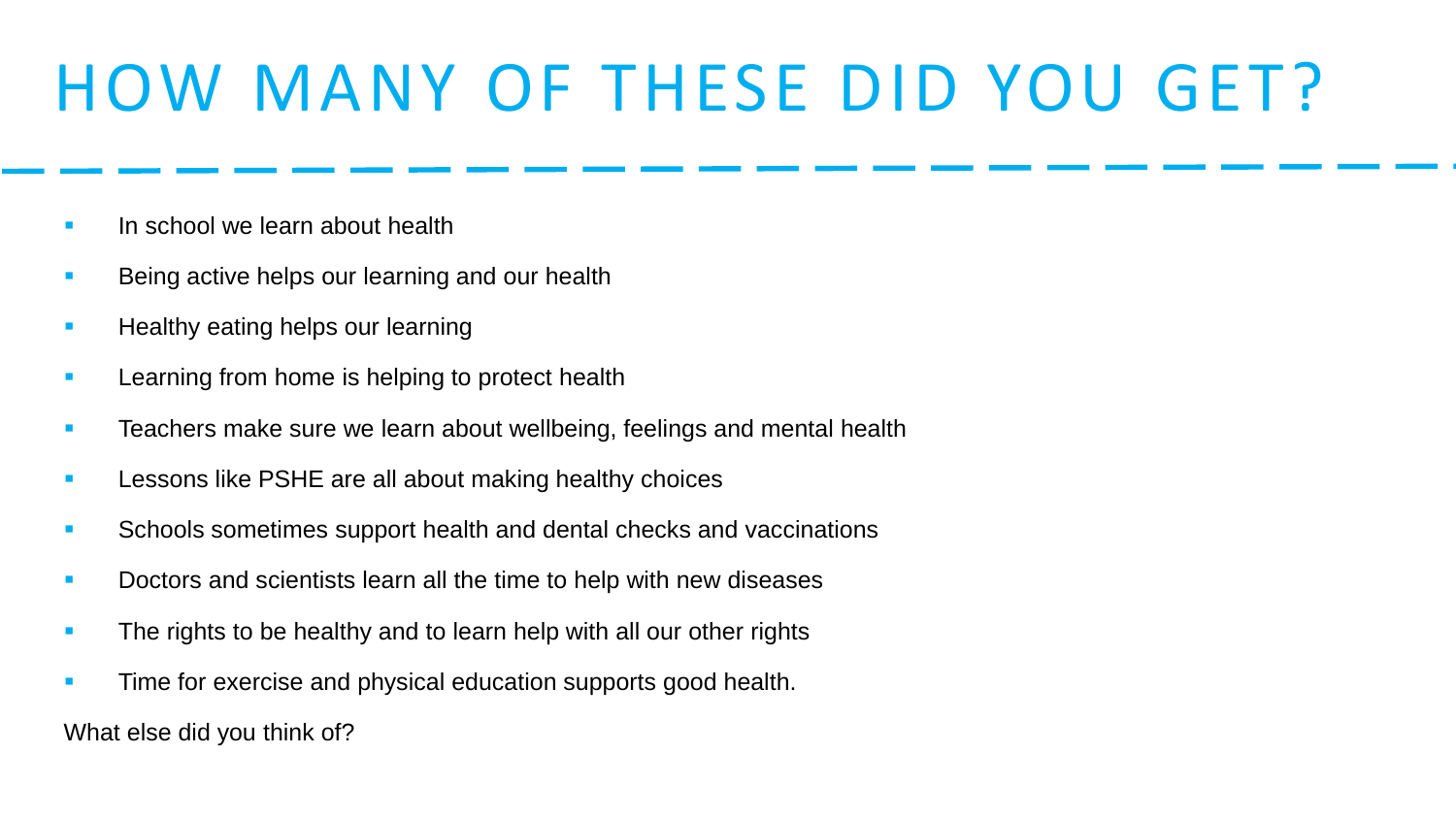# ACTIVITY TIME



You don't need to do every single activity but if you have time you can do more than one.

Draw or list people who can help you stay healthy and to learn. What are their jobs? How can you thank the people in your family who help you?

Think about how you learn about health in school. Your school will talk to you about wellbeing. What does health and wellbeing mean to you? Why are they important? Create an information leaflet or poster to share your ideas.

How do parents or carers teach their toddler or very young child about being healthy? Do you remember learning things such as how to clean your teeth? Discuss this at home. Imagine you had to teach a younger brother or sister ONE MESSAGE about being more healthy – what would you say or do? Try it out on a family member or with a friend safely on line.

How is your teacher supporting your learning right now? List all the different ways that you learn and talk to a friend or family member and see if you can come up with more ideas.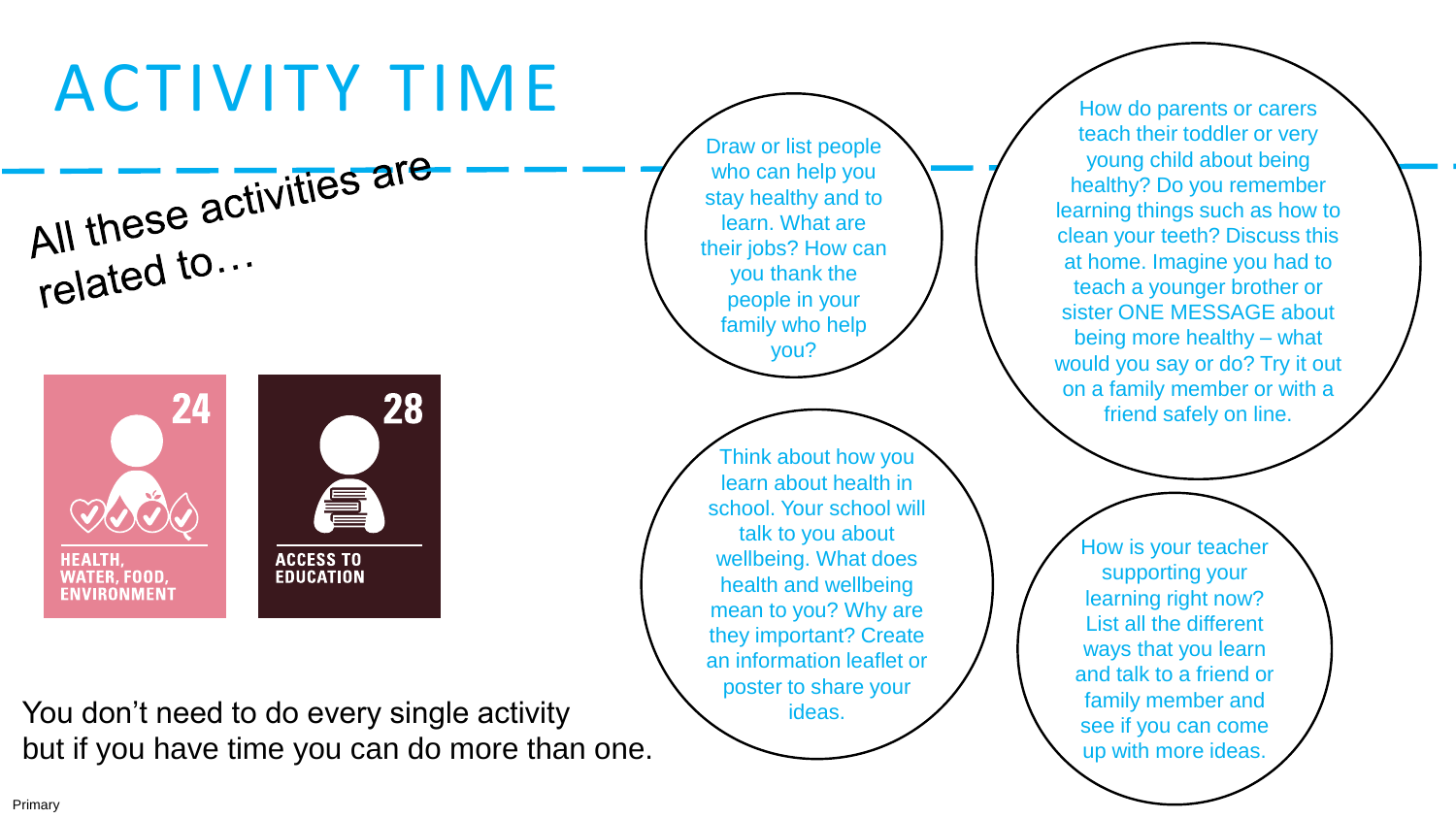#### ACTIVITY TIME Duty bearers often have to make hard decisions that Have you ever involve balancing rights, watched BBC's particularly when it comes [Operation Ouch?](https://www.bbc.co.uk/iplayer/episode/m0009882/operation-ouch-series-8-5-what-are-vaccinations-for) to everyone's health. Draw This episode shows a balance scale to show, at Lockdown won't be different ways that this current time, how on here forever. We your right to heath one side you are accessing now have a vaccine. care happens in the your right to an education UK and there is a [Watch this video a](https://www.youtube.com/watch?app=desktop&v=p7fDNWwWyBE&ab_channel=BostonChildren%27sHospital)nd and on the other side show section about discuss with your how you are accessing family or with friends vaccination. right to being healthy. safely on line how the vaccine is helping keep us safe. [Reread this guide to](https://www.childrenscommissioner.gov.uk/wp-content/uploads/2020/03/cco-childrens-guide-to-coronavirus.pdf) by Elizabeth Jenner, Kate Wilson & His Robert Illustrated by Axel Scheffler Coronavirus from the first lockdown last Read year. At the end it Coronavirus: a contains lots of ideas **Coronavirus** A kid's guide to COVID-19 [book for children](https://nosycrowcoronavirus.s3-eu-west-1.amazonaws.com/Coronavirus_ABookForChildren.pdf) about learning new A book for children and talk about skills. Is there How vaccines work something you'd like what you are doing as a family to try? Give it a go. to keep healthy during this time. **Steeler Driance Fogulat** ditant: Professor Grah